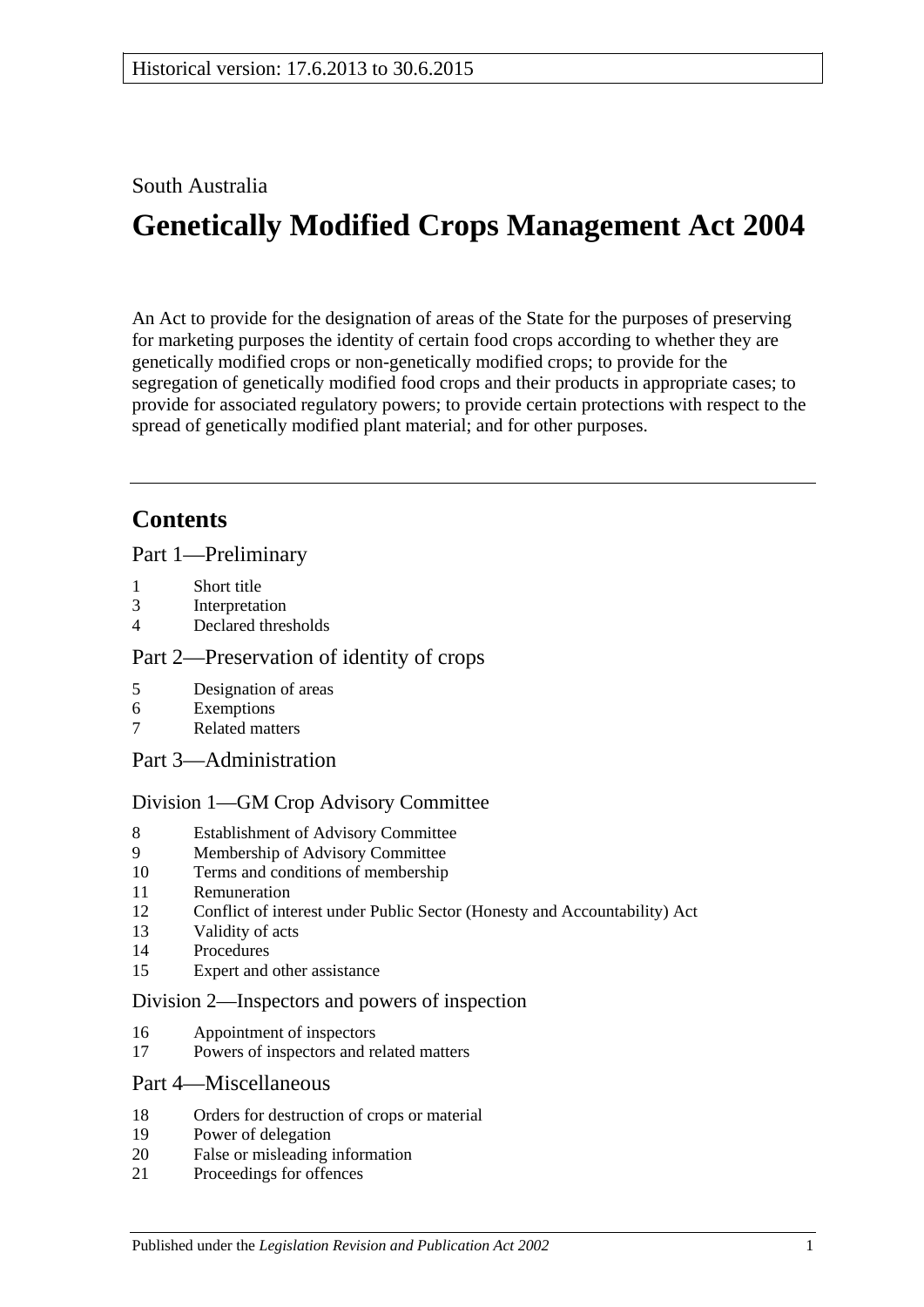- 22 [Offences by bodies corporate](#page-11-0)
- 23 [Continuing offence](#page-11-1)
- 24 [Orders on conviction for an offence](#page-11-2)
- 25 [Evidentiary provision](#page-12-0)
- 26 [Immunity from liability](#page-12-1)
- 27 [Special protection from liability for the spread of genetically modified plant material](#page-13-0)
- 28 [Regulations](#page-13-1)
- 29 [Review of Act](#page-14-0)

#### [Schedule 1—Transitional provisions](#page-14-1)

- 1 [Interim controls](#page-14-2)
- 2 [Crops established before commencement of Act](#page-15-0)
- 3 [Other provisions](#page-15-1)

#### [Legislative history](#page-16-0)

#### <span id="page-1-0"></span>**The Parliament of South Australia enacts as follows:**

### **Part 1—Preliminary**

#### <span id="page-1-1"></span>**1—Short title**

This Act may be cited as the *Genetically Modified Crops Management Act 2004*.

#### <span id="page-1-2"></span>**3—Interpretation**

(1) In this Act, unless the contrary intention appears—

*Advisory Committee* means the GM Crop Advisory Committee established under [Part](#page-6-2)  [3 Division 1;](#page-6-2)

*cultivate*, in relation to a genetically modified food crop, includes—

- (a) to breed, germinate, propagate, grow, raise, culture, harvest or collect plants, or plant material, for, or as part of, that crop;
- (b) to spread, disseminate, deal with or dispose of any plant or plant material that has formed part of that crop;
- (c) to undertake any other activity brought within the ambit of this definition by the regulations,

but does not include—

- (d) to use a product derived from a crop as feed in prescribed circumstances; or
- (e) any other activity excluded from the ambit of this definition by the regulations;

*deal with*, in relation to a crop, GMO or other material, has a meaning that corresponds to deal with a GMO under the *[Gene Technology Act](http://www.legislation.sa.gov.au/index.aspx?action=legref&type=act&legtitle=Gene%20Technology%20Act%202001) 2001*;

*Department* means the department of the Minister to whom the administration of this Act has been committed;

*designated area* means an area designated by regulation under [section](#page-3-2) 5;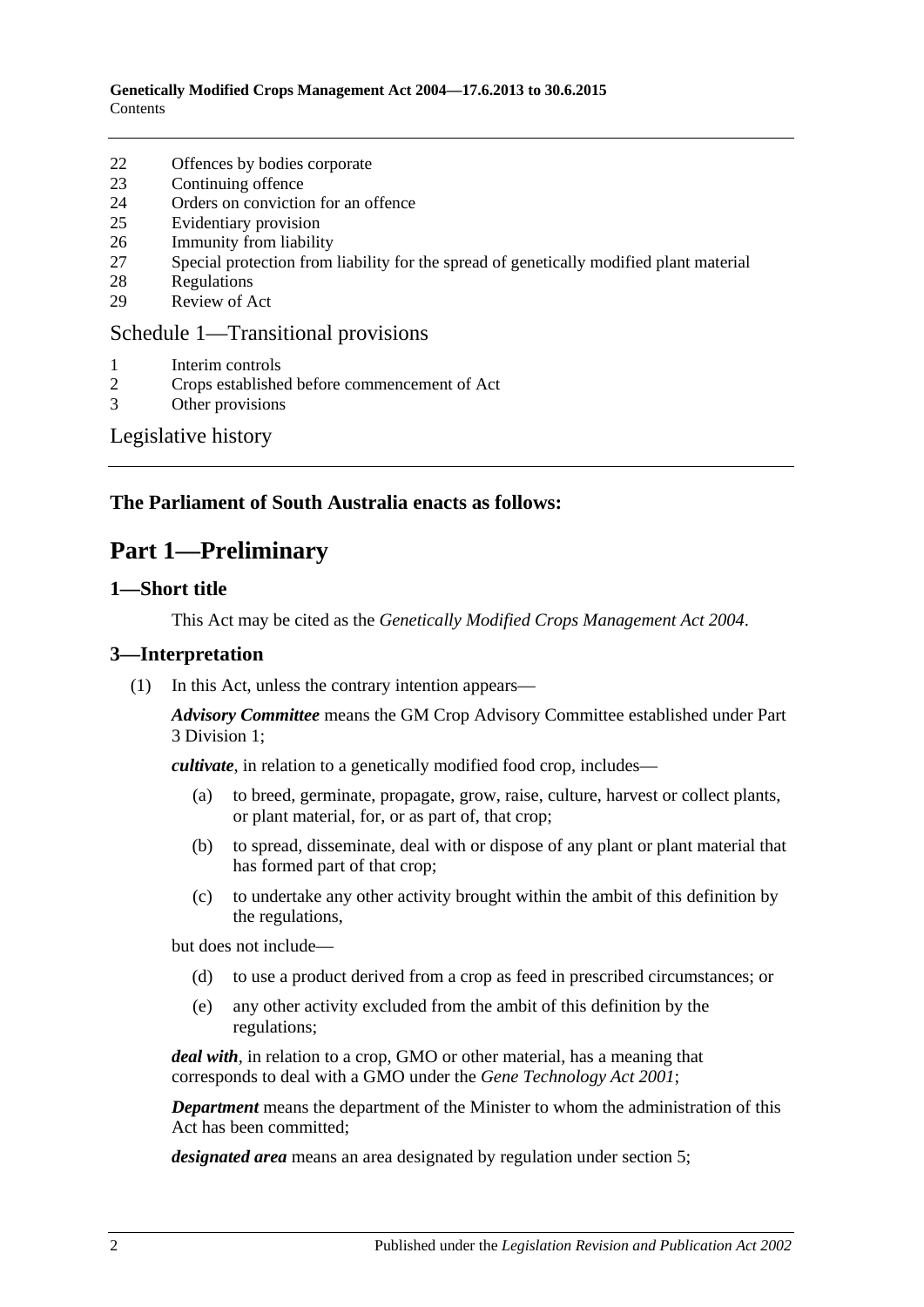*exemption notice* means an exemption notice under [section](#page-5-0) 6;

*food crop* means a crop which, or any part or product of which, may be used—

- (a) for human consumption; or
- (b) for livestock consumption,

whether or not after processing (and including as an ingredient for human consumption or livestock consumption);

*genetically modified food crop* means a food crop that consists of or includes plants—

- (a) that are genetically modified organisms; or
- (b) that are derived or produced from genetically modified organisms; or
- (c) that have inherited from other plants particular traits that occurred in those other plants because of gene technology;

*genetically modified organism* or *GMO* means a genetically modified organism within the meaning of the *[Gene Technology Act](http://www.legislation.sa.gov.au/index.aspx?action=legref&type=act&legtitle=Gene%20Technology%20Act%202001) 2001*;

*gene technology* has the same meaning as in the *[Gene Technology Act](http://www.legislation.sa.gov.au/index.aspx?action=legref&type=act&legtitle=Gene%20Technology%20Act%202001) 2001*;

*GMO licence* has the same meaning as in the *[Gene Technology Act](http://www.legislation.sa.gov.au/index.aspx?action=legref&type=act&legtitle=Gene%20Technology%20Act%202001) 2001*;

*GM related material* means any material, product or thing derived from, or used in connection with, a genetically modified food crop;

*inspector* means a person appointed to be an inspector under [Part 3 Division 2;](#page-9-0)

*livestock* means any animal which, or any part or product of which, may be used for human consumption, whether or not after processing (and including as an ingredient of food for human consumption);

*occupier*, in relation to land, includes a licensee and the holder of any right at law to use the land, but does not include a mortgagee in possession unless the mortgagee assumes active management of the land;

*owner* of land means—

- (a) if the land is unalienated from the Crown—the Crown; or
- (b) if the land is alienated from the Crown by grant in fee simple—the owner (at law or in equity) of the estate in fee simple; or
- (c) if the land is held from the Crown by lease or licence—the lessee or licensee; or
- (d) if the land is held from the Crown under an agreement to purchase—the person who has the right to purchase;

*plant* includes the seed or any part of a plant whether living or dead and whether attached to a plant or not.

- (2) For the purposes of this Act, a person will be taken to cultivate a genetically modified food crop for the purposes of an experiment if (and only if)—
	- (a) the person is only undertaking the cultivation of the crop on a controlled and limited scale; and
	- (b) the purpose of the cultivation is—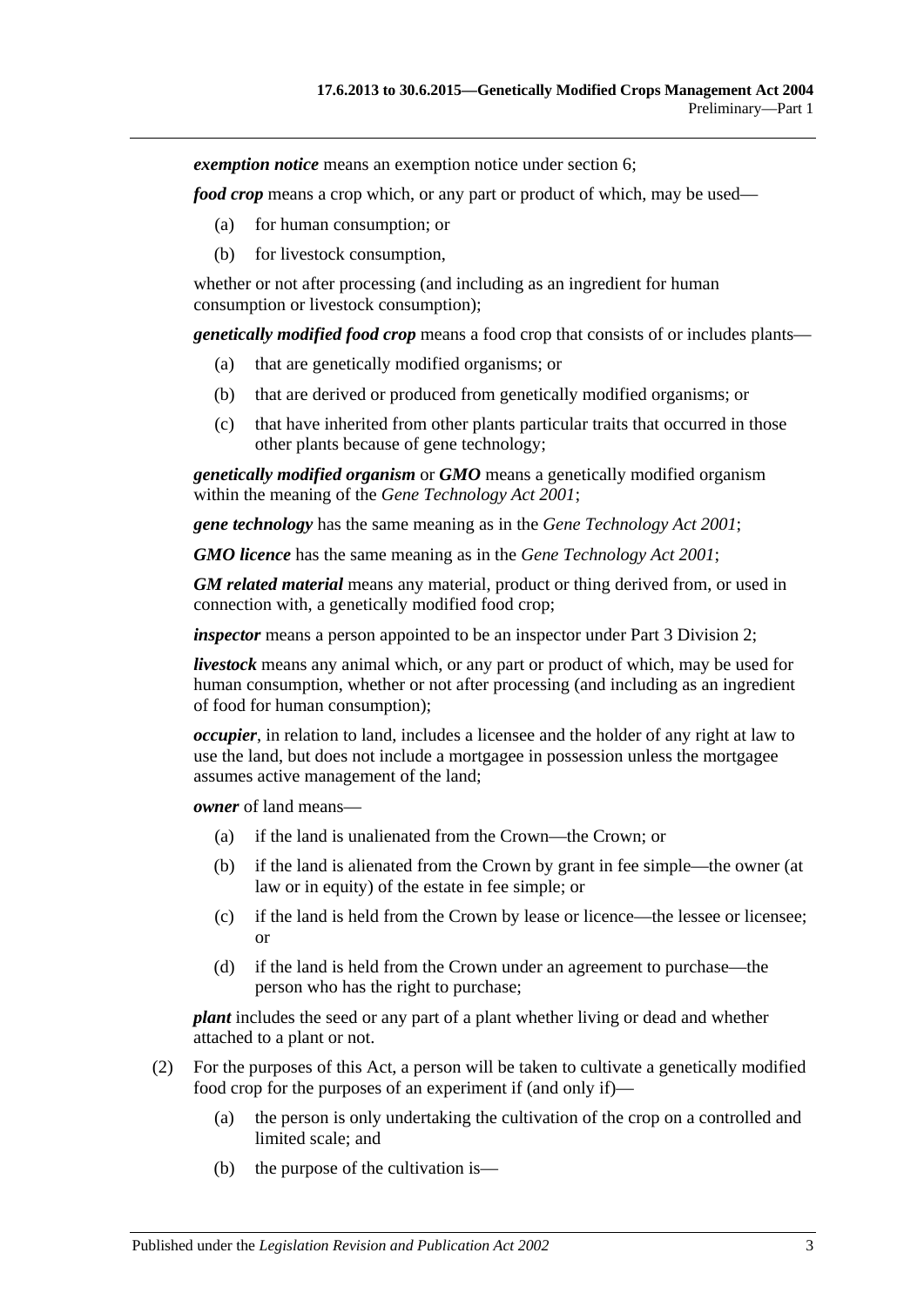- (i) to assess the crop's merit; or
- (ii) to develop or assess practices associated with the management of the crop or the protection of the environment; and
- (c) the crop, after cultivation, is not to be harvested for sale.

#### <span id="page-3-3"></span><span id="page-3-0"></span>**4—Declared thresholds**

- (1) The Minister may, by notice published in the Gazette, declare a threshold relating to the presence of GMO in crops.
- $(2)$  If—
	- (a) a declaration is made under subsection (1) in relation to the presence of a particular GMO in a particular class of crop; and
	- (b) a crop of that class that is a food crop has that GMO present but the amount or level of the GMO does not exceed the declared threshold,

then the presence of that GMO may be disregarded for the purposes of determining whether the food crop is a genetically modified food crop for the purposes of this Act.

- (3) A declaration under [subsection](#page-3-3) (1)—
	- (a) may be of general or limited application; and
	- (b) may make different provision according to the circumstances to which it is expressed to apply.
- (4) The Minister may, by further notice published in the Gazette, vary or revoke a declaration under [subsection](#page-3-3) (1).

### <span id="page-3-1"></span>**Part 2—Preservation of identity of crops**

#### <span id="page-3-4"></span><span id="page-3-2"></span>**5—Designation of areas**

- <span id="page-3-6"></span>(1) The Governor may, by regulation—
	- (a) designate an area of the State as an area in which—
		- (i) genetically modified food crops of a specified class must not be cultivated; or
		- (ii) no genetically modified food crops may be cultivated;
	- (b) designate an area of the State as an area in which a genetically modified food crop must not be cultivated unless it is a genetically modified food crop of a specified class;
	- (c) designate an area of the State as the only part of the State in which genetically modified food crops of a specified class may be cultivated.
- <span id="page-3-7"></span><span id="page-3-5"></span>(2) The Governor must not make a regulation under [subsection](#page-3-4) (1) except on the recommendation of the Minister.
- <span id="page-3-8"></span>(3) The Minister must not make a recommendation under [subsection](#page-3-5) (2) unless—
	- (a) the Minister has undertaken a public consultation process that satisfies the following requirements: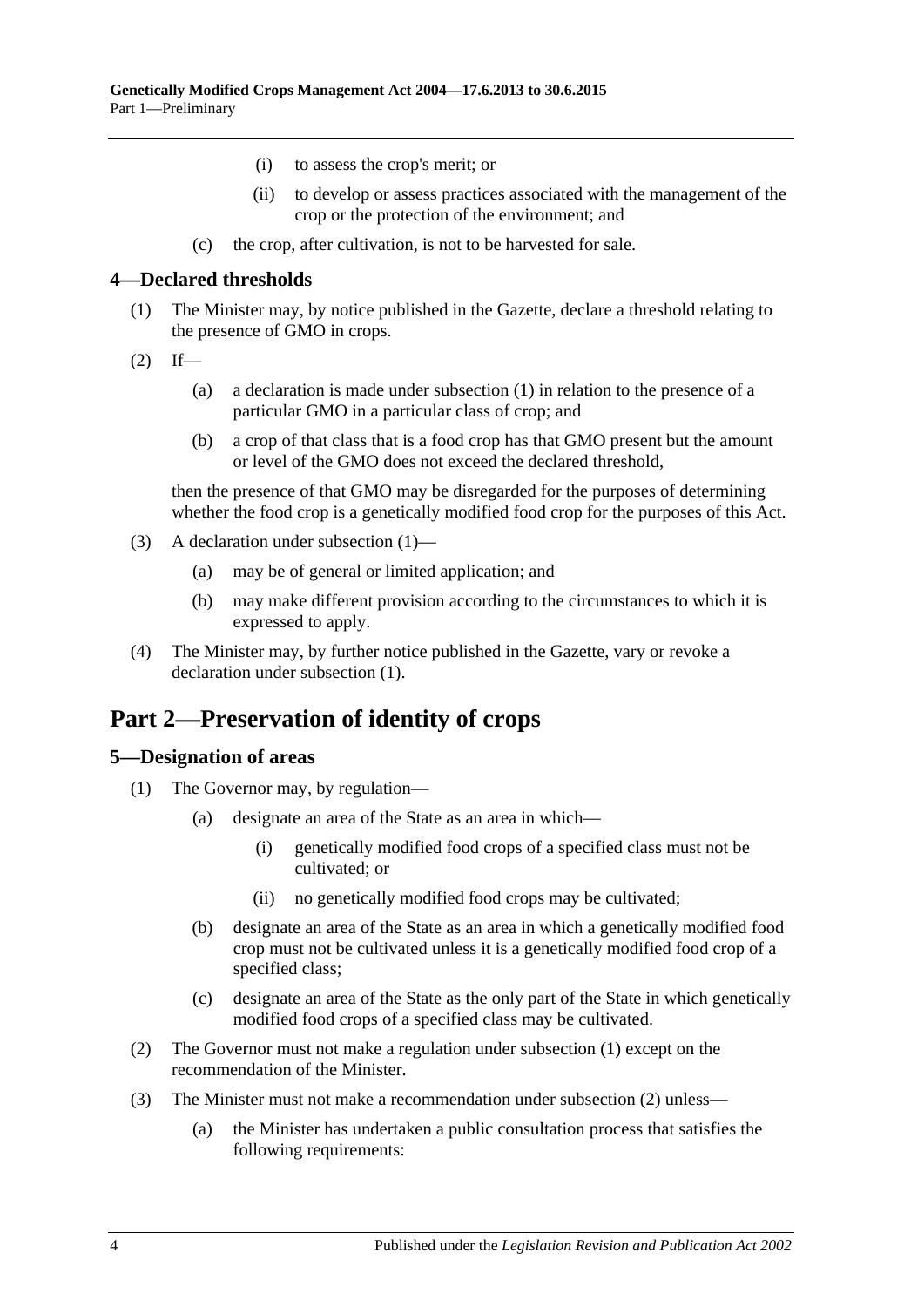- (i) the process must provide for public notice to be given in relation to the proposal to recommend the making of a regulation under [subsection](#page-3-4) (1); and
- (ii) the process must allow interested persons to make representations in writing to the Minister over a period of at least 6 weeks specified in the notice; and
- (iii) the process must provide for at least 1 public meeting to be held in an area to be affected by the proposal during the period specified in the notice; and
- (b) the Minister is satisfied that the regulation should be made for marketing purposes.
- <span id="page-4-1"></span>(4) If the Governor has designated an area under [subsection](#page-3-6) (1)(b) or [\(c\),](#page-3-7) the entitlement of a person to cultivate a genetically modified food crop within the area (as provided by the relevant regulation) is subject to the requirement that the cultivation must be within the ambit of a declaration of the Minister made under [subsection](#page-4-0) (5) for the purposes of this subsection (and cultivation must not occur unless or until this requirement is satisfied).
- <span id="page-4-2"></span><span id="page-4-0"></span>(5) For the purposes of [subsection](#page-4-1) (4), the Minister may in relation to a specified class of genetically modified food crop, by notice published in the Gazette, make a declaration under this subsection if the Minister is satisfied that—
	- (a) appropriate and effective systems have been developed to ensure the segregation of any genetically modified food crop of that class, or of any GM related material, from other crops, materials, products or things in order to preserve the identity of those other crops, materials, products or things; and
	- (b) persons involved in the cultivation of a genetically modified food crop of that class, or in any process associated with such a crop or with any GM related material, can reasonably be expected to comply with the systems contemplated under [paragraph](#page-4-2) (a); and
	- (c) an assessment has been undertaken of the likely impact (if any) that the cultivation of crops of that class within the relevant designated area will have on relevant markets (including markets for other forms of crops, materials, products or things) and that, in the circumstances, it is reasonable for cultivation of crops of that class to proceed in that designated area.
- <span id="page-4-3"></span>(6) The Minister may, by subsequent notice published in the Gazette, vary or revoke a declaration under [subsection](#page-4-0) (5).
- (7) The Minister may, in a notice under [subsection](#page-4-3) (6) or by subsequent notice in the Gazette, make any provision of a saving or transitional nature.
- (8) The Minister must, before making a recommendation or declaration under this section, consult with the Advisory Committee and take into account any advice provided by the Advisory Committee in relation to the matter.
- (9) As soon as practicable after publishing a notice under this section, the Minister should cause a copy of the notice to be published—
	- (a) in a newspaper circulating generally throughout the State; and
	- (b) on the Department's website.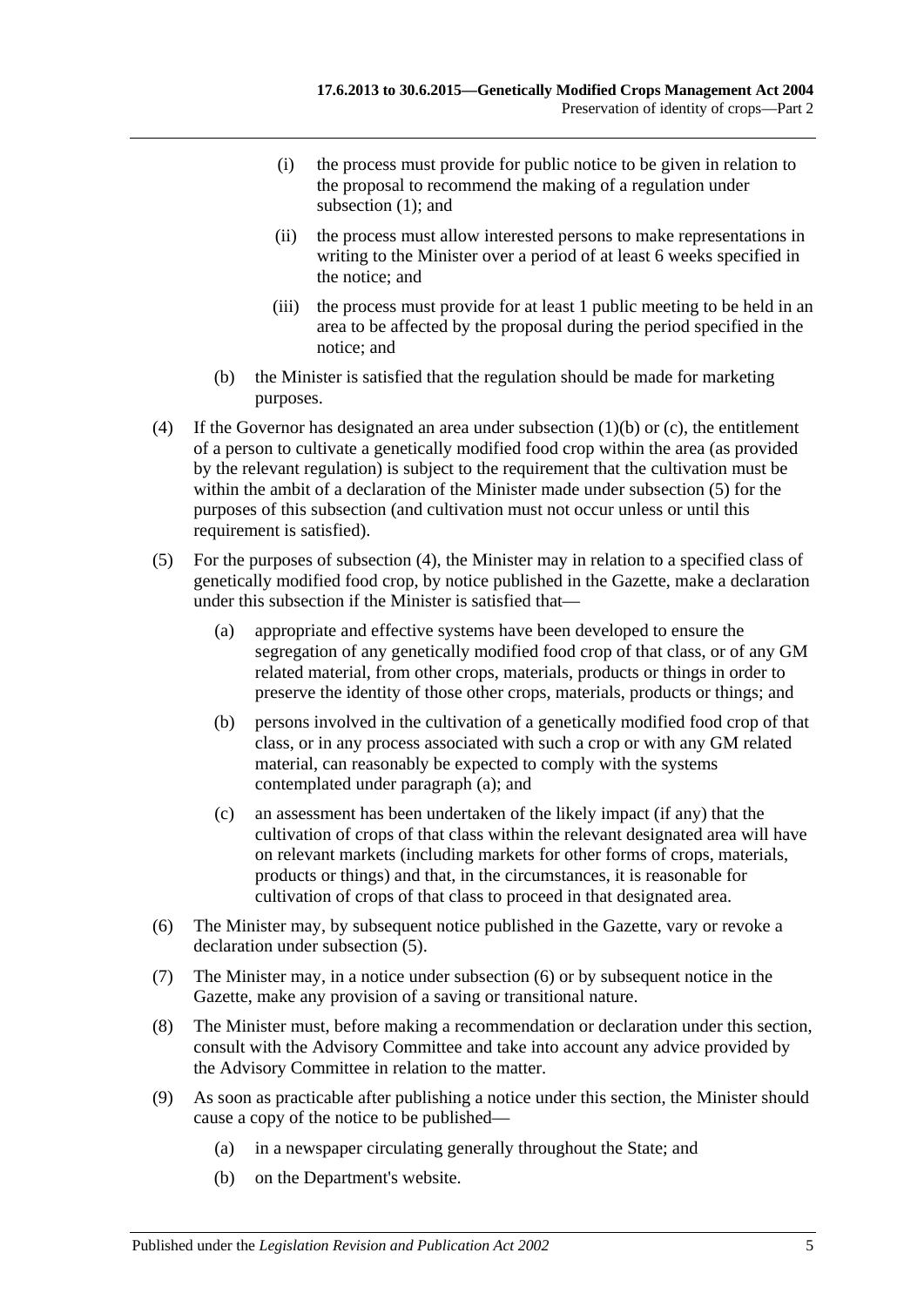- (10) The Governor may, by regulation, designate criteria that the Advisory Committee must take into account for the purposes of giving advice to the Minister under this section.
- <span id="page-5-1"></span>(11) The Governor may, by regulation (whether or not in conjunction with a regulation under [subsection](#page-3-4) (1)), prescribe requirements that must be complied with if a person is involved in the cultivation of a genetically modified food crop or in any process associated with any such crop or with any GM related material.
- (12) A person is guilty of an offence if—
	- (a) the person cultivates a crop in contravention of [subsection](#page-3-4) (1) or [\(4\);](#page-4-1) or
	- (b) the person contravenes, or fails to comply with, a requirement under [subsection](#page-5-1)  $(11)$ .

Maximum penalty: \$200 000.

#### <span id="page-5-0"></span>**6—Exemptions**

- (1) The Minister may, by notice published in the Gazette (an *exemption notice*), confer exemptions from the operation of [section](#page-3-2) 5.
- <span id="page-5-3"></span><span id="page-5-2"></span>(2) However, the Minister must not confer an exemption unless—
	- (a) the purpose of the exemption is to allow a specified person—
		- (i) to cultivate a genetically modified food crop on a limited scale under, and in accordance with, a GMO licence authorising the release of the relevant GMO into the environment for the purposes of an experiment; or
		- (ii) to cultivate a genetically modified food crop on a limited and contained basis at a specified place or places; or
		- (iii) to cultivate a genetically modified food crop on the basis that all dealings with the crop will be undertaken by the same person (or by a person or person acting on behalf of the same person) under a *closed loop system* that includes processes and procedures designed to ensure the segregation of the crop, and of any GM related material, from other crops, materials, products or things in order to preserve the identity of those other crops, materials, products or things; and
	- (b) the Minister is satisfied that it is reasonable that the exemption be granted after taking into account market requirements.
- (3) The Minister must, before granting an exemption under [subsection](#page-5-2) (2)(a)(ii) or [\(iii\),](#page-5-3) consult with the Advisory Committee and take into account any advice provided by the Advisory Committee in relation to the matter.
- (4) An exemption may be granted by the Minister on such conditions as the Minister thinks fit.
- (5) The Minister may, by further notice published in the Gazette—
	- (a) vary or revoke an exemption; or
	- (b) vary or revoke a condition of an exemption.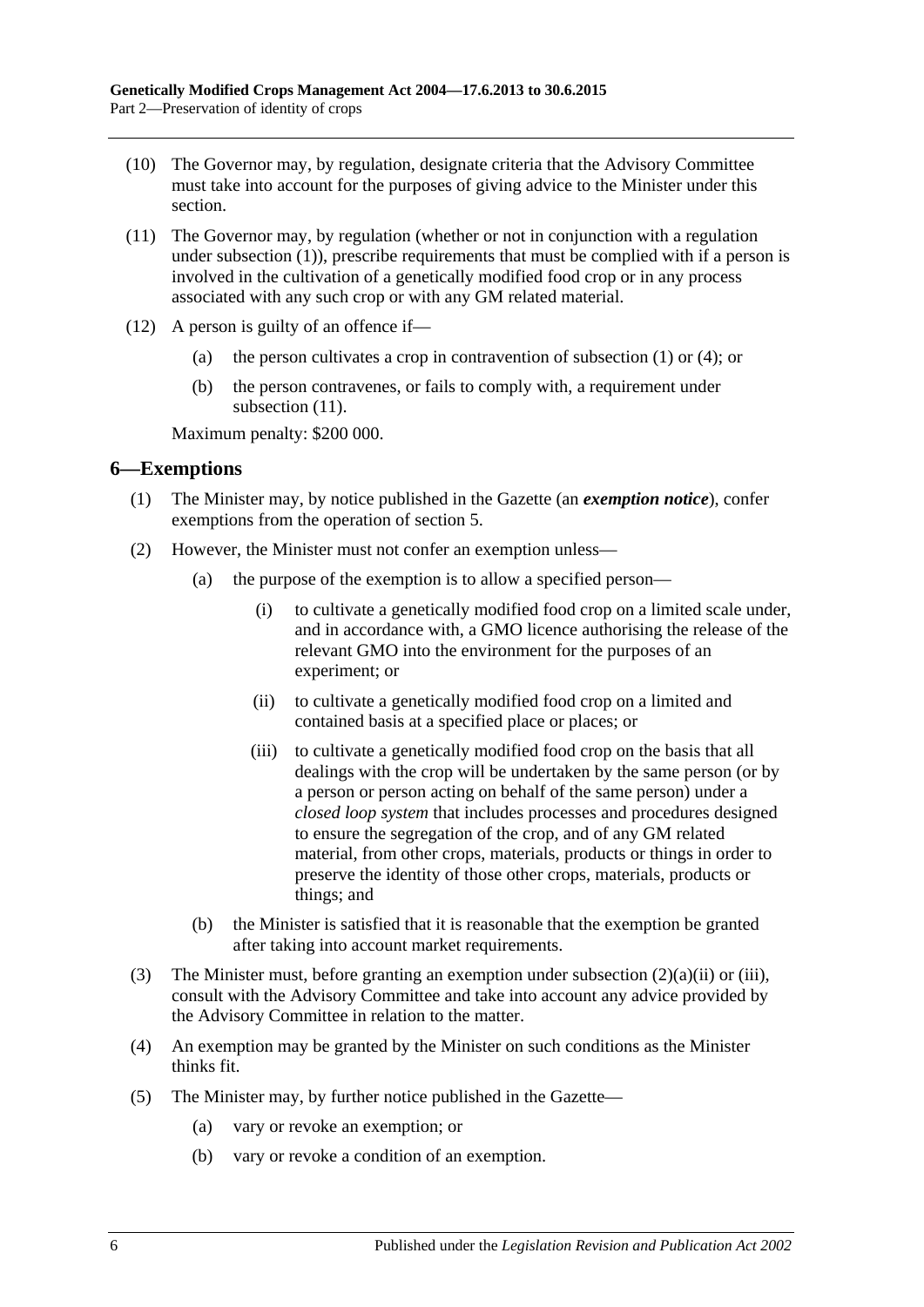(6) A person is guilty of an offence if the person contravenes, or fails to comply with, a condition of an exemption under this section.

Maximum penalty: \$200 000.

#### <span id="page-6-0"></span>**7—Related matters**

- (1) The Minister may, before taking any action under this Part—
	- (a) seek advice or submissions from any person or body;
	- (b) take such other action or initiate such other investigations as the Minister thinks fit.
- <span id="page-6-5"></span>(2) The regulations may prescribe fees or charges in relation to the assessment of applications, proposals or submissions furnished or made to the Minister with respect to the taking of any action (whether by the Governor or the Minister) under this Part.
- (3) A regulation under [subsection](#page-6-5) (2) may—
	- (a) prescribe differential fees or charges;
	- (b) provide for fees or charges to be determined according to prescribed factors, or according to the determination of the Minister.
- (4) The Minister may require that any application, proposal or submission made for the purposes of this Part be made in a manner and form determined by the Minister.

# <span id="page-6-1"></span>**Part 3—Administration**

### <span id="page-6-2"></span>**Division 1—GM Crop Advisory Committee**

#### <span id="page-6-3"></span>**8—Establishment of Advisory Committee**

- (1) The *GM Crop Advisory Committee* is established.
- (2) The Advisory Committee has the functions assigned to the Advisory Committee by this Act or the Minister.

#### <span id="page-6-4"></span>**9—Membership of Advisory Committee**

- (1) The Advisory Committee consists of between 9 and 11 members appointed by the Governor of whom—
	- (a) 1 must be a person nominated by the Minister, who will be the presiding member of the Advisory Committee; and
	- (b) at least 1 must be a person nominated by the Minister who has, in the opinion of the Minister, appropriate knowledge of, and experience in dealing with, issues surrounding the provision of seeds and propagating material within the primary production sector; and
	- (c) at least 1 must be a person nominated by the Minister who has, in the opinion of the Minister, appropriate knowledge of, and experience in, the production of crops generally; and
	- (d) at least 1 must be a person nominated by the Minister who has, in the opinion of the Minister, a particular interest in the production of crops that are GM-free; and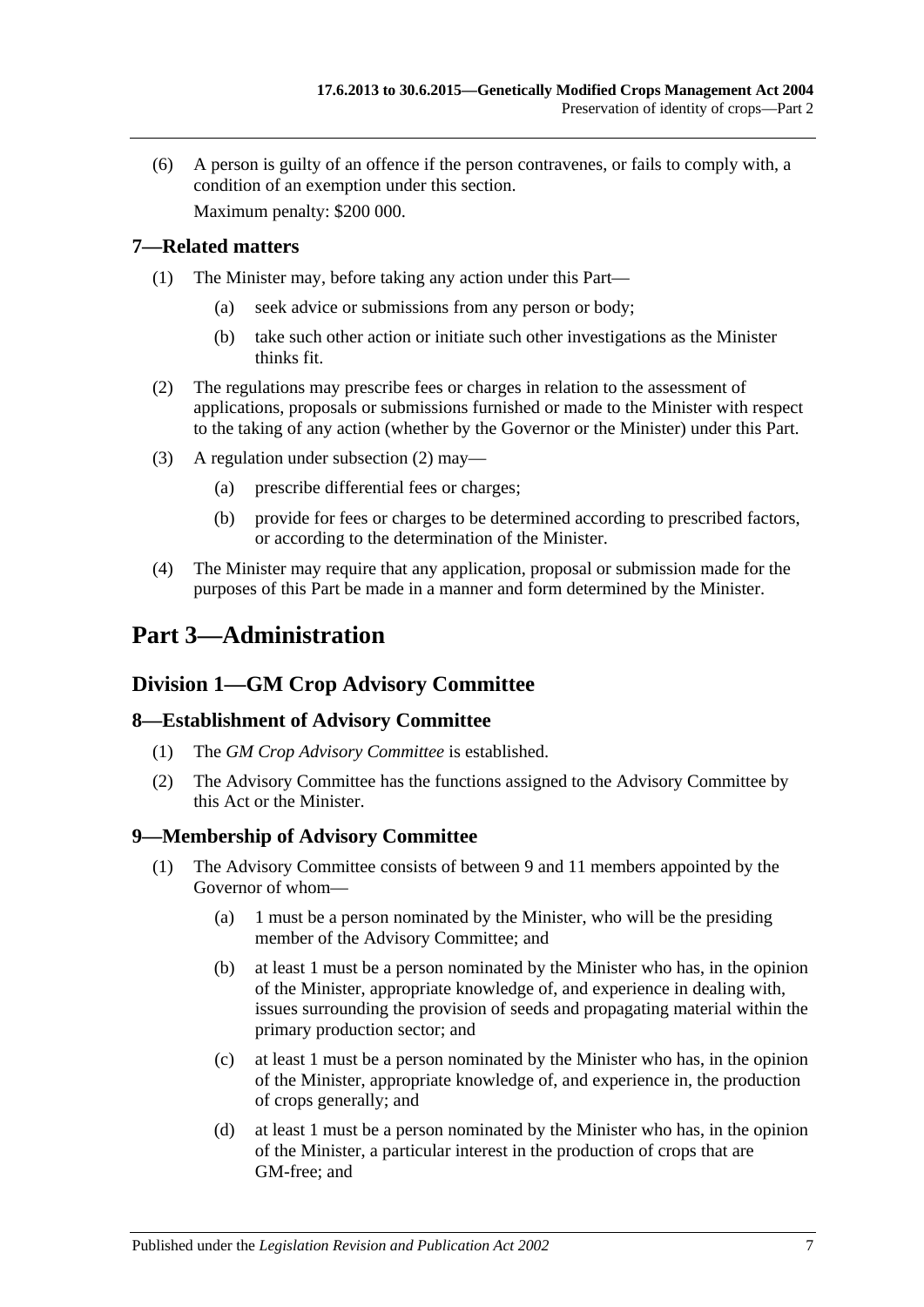- (e) at least 1 must be a person nominated by the Minister who has, in the opinion of the Minister, appropriate knowledge of, and experience in, the handling, transportation, storage and delivery of crops and associated products; and
- (f) at least 1 must be a person nominated by the Minister who has, in the opinion of the Minister, appropriate knowledge of, and experience in, the marketing of crops and associated products; and
- (g) 1 must be a person engaged in the administration of this Act nominated by the Minister; and
- (h) 1 must be a person nominated by the Minister who is directly involved in exporting, wholesaling or retailing food or food products.
- (2) At least 2 members of the Advisory Committee must be women and at least 2 members must be men.

#### <span id="page-7-0"></span>**10—Terms and conditions of membership**

- (1) A member of the Advisory Committee will be appointed on conditions determined by the Governor for a term, not exceeding 3 years, specified in the instrument of appointment and, at the expiration of a term of appointment, is eligible for reappointment.
- (2) The Governor may appoint a suitable person to be the deputy of a member of the Advisory Committee and the deputy may act as a member of the Advisory Committee during any period of absence of the member.
- <span id="page-7-3"></span>(3) The Governor may remove a member of the Advisory Committee from office—
	- (a) for breach of, or non-compliance with, a condition of appointment; or
	- (b) for misconduct; or
	- (c) for failure or incapacity to carry out official duties satisfactorily.
- (4) The office of a member of the Advisory Committee becomes vacant if the member—
	- (a) dies; or
	- (b) completes a term of office and is not reappointed; or
	- (c) resigns by written notice to the Minister; or
	- (d) is removed from office under [subsection](#page-7-3) (3).

#### <span id="page-7-1"></span>**11—Remuneration**

A member of the Advisory Committee is entitled to remuneration, allowances and expenses determined by the Minister.

#### <span id="page-7-2"></span>**12—Conflict of interest under Public Sector (Honesty and Accountability) Act**

A member of the Advisory Committee will not be taken to have a direct or indirect interest in a matter for the purposes of the *[Public Sector \(Honesty and Accountability\)](http://www.legislation.sa.gov.au/index.aspx?action=legref&type=act&legtitle=Public%20Sector%20(Honesty%20and%20Accountability)%20Act%201995)  Act [1995](http://www.legislation.sa.gov.au/index.aspx?action=legref&type=act&legtitle=Public%20Sector%20(Honesty%20and%20Accountability)%20Act%201995)* by reason only of the fact that the member has an interest in a matter that is shared in common with the public or persons engaged in or associated with the industry in which the member works generally, or a substantial section of the public or such persons.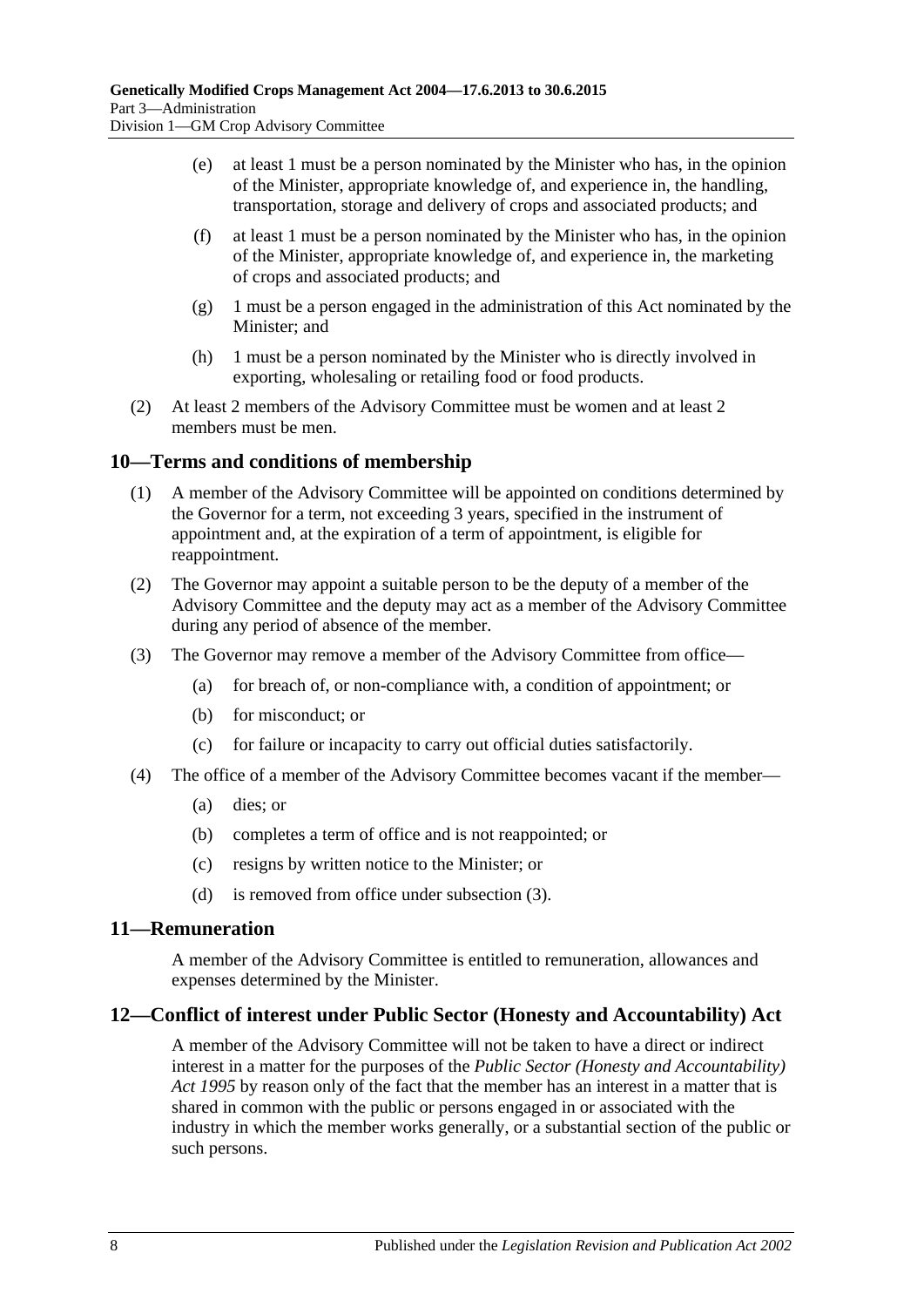#### <span id="page-8-0"></span>**13—Validity of acts**

An act or proceeding of the Advisory Committee is not invalid by reason only of a vacancy in its membership or a defect in the appointment of a member.

#### <span id="page-8-1"></span>**14—Procedures**

- (1) A quorum of the Advisory Committee consists of 6 members.
- (2) If the presiding member of the Advisory Committee is absent from a meeting of the Advisory Committee, a member chosen by the members present at the meeting will preside.
- (3) A decision carried by a majority of the votes cast by the members present at a meeting of the Advisory Committee is a decision of the Advisory Committee.
- (4) Each member present at a meeting of the Advisory Committee has 1 vote on any question arising for decision and, if the votes are equal, the member presiding at the meeting may exercise a casting vote.
- (5) A conference by telephone or other electronic means between the members of the Advisory Committee will, for the purposes of this section, be taken to be a meeting of the Advisory Committee at which the participating members are present if—
	- (a) notice of the conference is given to all members in the manner determined by the Advisory Committee for the purpose; and
	- (b) each participating member is capable of communicating with every other participating member during the conference.
- (6) A proposed resolution of the Advisory Committee becomes a valid decision of the Advisory Committee despite the fact that it is not voted on at a meeting of the Advisory Committee if—
	- (a) notice of the proposed resolution is given to all members of the Advisory Committee in accordance with procedures determined by the Advisory Committee; and
	- (b) a majority of the members express concurrence in the proposed resolution by letter, telegram, telex, facsimile transmission or other written communication setting out the terms of the resolution.
- (7) The Advisory Committee must have accurate minutes kept of its meetings.
- (8) Subject to this Act, the Advisory Committee may determine its own procedures.

#### <span id="page-8-2"></span>**15—Expert and other assistance**

The Advisory Committee may, in connection with the performance of its functions—

- (a) engage experts or consultants;
- (b) seek advice or submissions from any person or body;
- (c) undertake inquiries or initiate investigations;
- (d) inform itself of any matter in any other manner, as it thinks fit.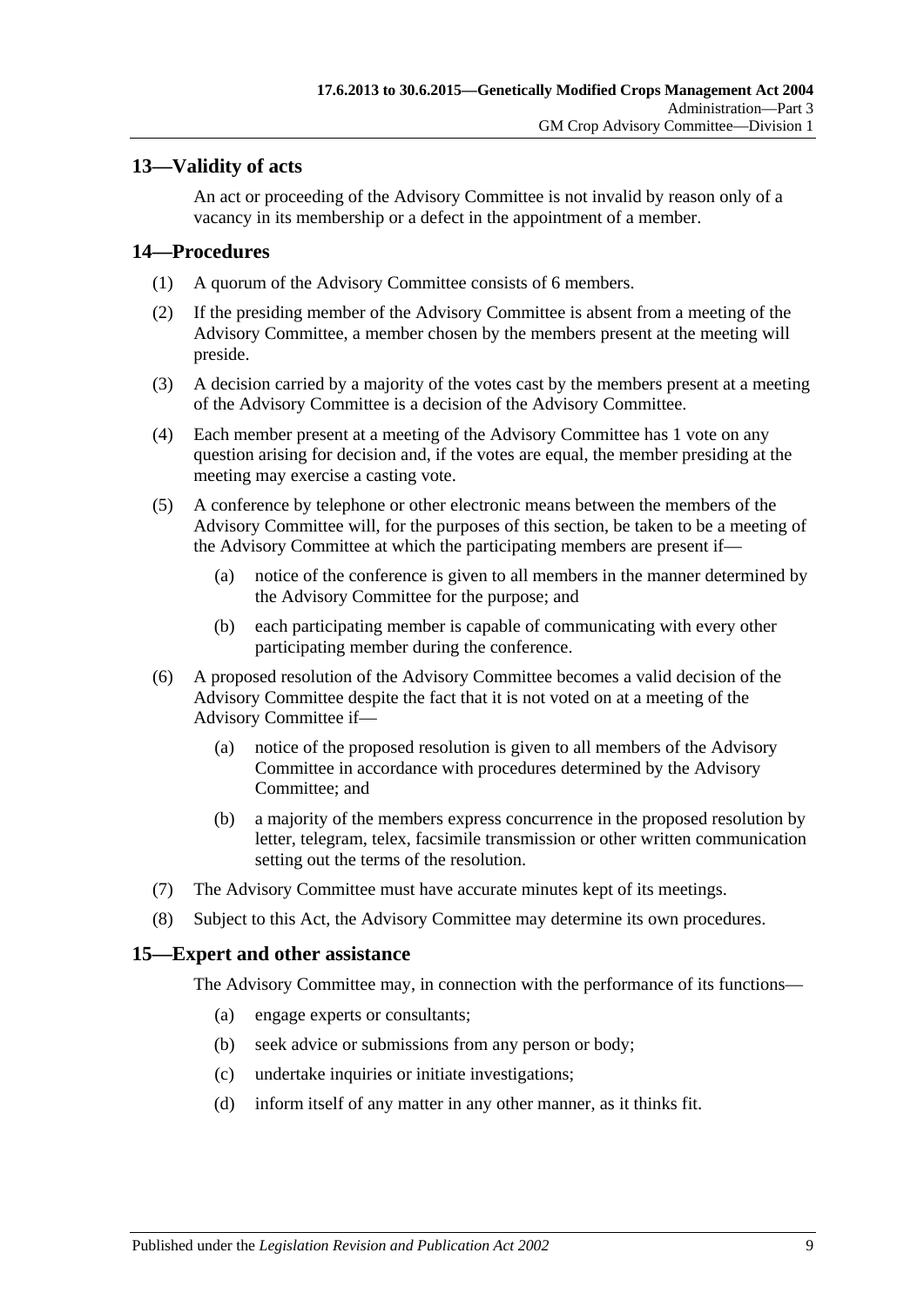### <span id="page-9-0"></span>**Division 2—Inspectors and powers of inspection**

#### <span id="page-9-1"></span>**16—Appointment of inspectors**

- (1) The Minister may appoint persons to be inspectors for the purposes of this Act.
- (2) An appointment may be made subject to conditions or limitations specified in the instrument of appointment.
- (3) An inspector must be issued with an identity card containing a recent photograph of the inspector.
- (4) An inspector must carry his or her identity card at all times when exercising or performing powers or functions as an inspector.
- (5) The Minister may vary or revoke an appointment at any time.

#### <span id="page-9-5"></span><span id="page-9-2"></span>**17—Powers of inspectors and related matters**

- (1) This Act is to be read as if Part 11 Divisions 3 to 5 (inclusive) and 7 to 11 (inclusive) of the *[Gene Technology Act](http://www.legislation.sa.gov.au/index.aspx?action=legref&type=act&legtitle=Gene%20Technology%20Act%202001) 2001* were incorporated into this Act, subject to any modifications, additions or exclusions prescribed by regulation, together with any definitions contained in the *[Gene Technology Act](http://www.legislation.sa.gov.au/index.aspx?action=legref&type=act&legtitle=Gene%20Technology%20Act%202001) 2001* of terms used in those provisions.
- (2) Without limiting [subsection](#page-9-5) (1), the grounds on which an inspector may enter any premises will be taken to include to determine whether there is an actual or potential risk to a market from the presence of a crop, GMO or GM related material on the premises.

# <span id="page-9-3"></span>**Part 4—Miscellaneous**

#### <span id="page-9-4"></span>**18—Orders for destruction of crops or material**

- (1) The Minister may, by instrument in writing—
	- (a) order the destruction of a crop if the Minister is satisfied that the crop has been cultivated or dealt with in contravention of this Act;
	- (b) order the destruction of any GM related material if the Minister is satisfied that the material has been produced, used or dealt with in contravention of this Act, or is associated with any crop that has been cultivated or dealt with in contravention of this Act.
- <span id="page-9-6"></span>(2) For the purpose of giving effect to an order under this section, an inspector may, by force of this section—
	- (a) enter the land on which any crop or GM related material is situated and, if necessary, enter premises on the land; and
	- (b) seize any crop or GM related material; and
	- (c) destroy any crop or GM related material, either on the land or elsewhere.
- (3) However, before an inspector takes action to seize or destroy a crop or GM related material under [subsection](#page-9-6) (2), the inspector must ensure that an owner or occupier of the land has been given a reasonable opportunity to take action to remove or destroy the crop or GM related material in response to the particular order.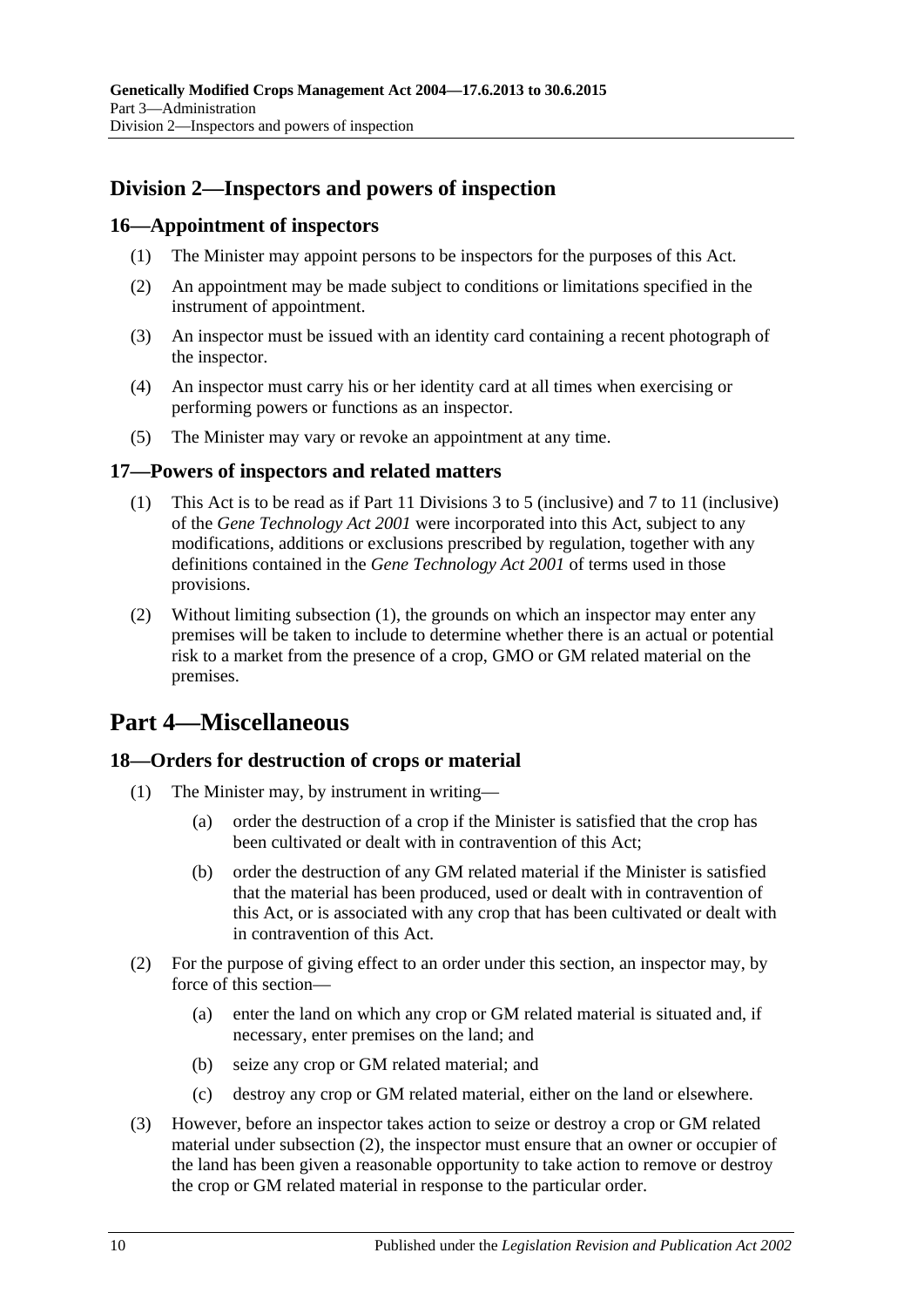- (4) The reasonable costs and expenses incurred by an inspector or the Department in taking action under this section may be recovered by the Minister as a debt from the person who has acted in contravention of this Act.
- <span id="page-10-3"></span> $(5)$  If—
	- (a) a person suffers loss or damage as a result of the exercise of powers under this section in relation to a crop or any GM related material; and
	- (b) proceedings for an offence against this Act involving the relevant crop or material have not been commenced within 12 months after the exercise of powers under this section, or such proceedings are commenced within that time but those proceedings are subsequently discontinued or the defendant is acquitted,

then the person who has suffered the loss or damage is entitled to reasonable compensation (payable by the Crown) for that loss or damage.

(6) An amount payable under [subsection](#page-10-3) (5) (if any) may be recovered by the person as a debt from the Crown in a court of competent jurisdiction.

#### <span id="page-10-0"></span>**19—Power of delegation**

- (1) The Minister may delegate to a body or person (including a person for the time being holding or acting in a specified office or position) a function or power of the Minister under this Act.
- (2) A delegation under this section—
	- (a) must be by instrument in writing; and
	- (b) may be absolute or conditional; and
	- (c) does not derogate from the ability of the Minister to act in any matter; and
	- (d) is revocable at will.
- (3) A function or power delegated under this section may, if the instrument of delegation so provides, be further delegated.

#### <span id="page-10-1"></span>**20—False or misleading information**

A person who furnishes information to the Minister or the Advisory Committee for the purposes of this Act that is false or misleading in a material particular is guilty of an offence.

Maximum penalty: \$10 000.

#### <span id="page-10-2"></span>**21—Proceedings for offences**

- (1) Proceedings for an offence against this Act may only be commenced by—
	- (a) the Minister; or
	- (b) the Chief Executive of the Department; or
	- (c) an inspector; or
	- (d) a person acting with the authorisation in writing of the Minister.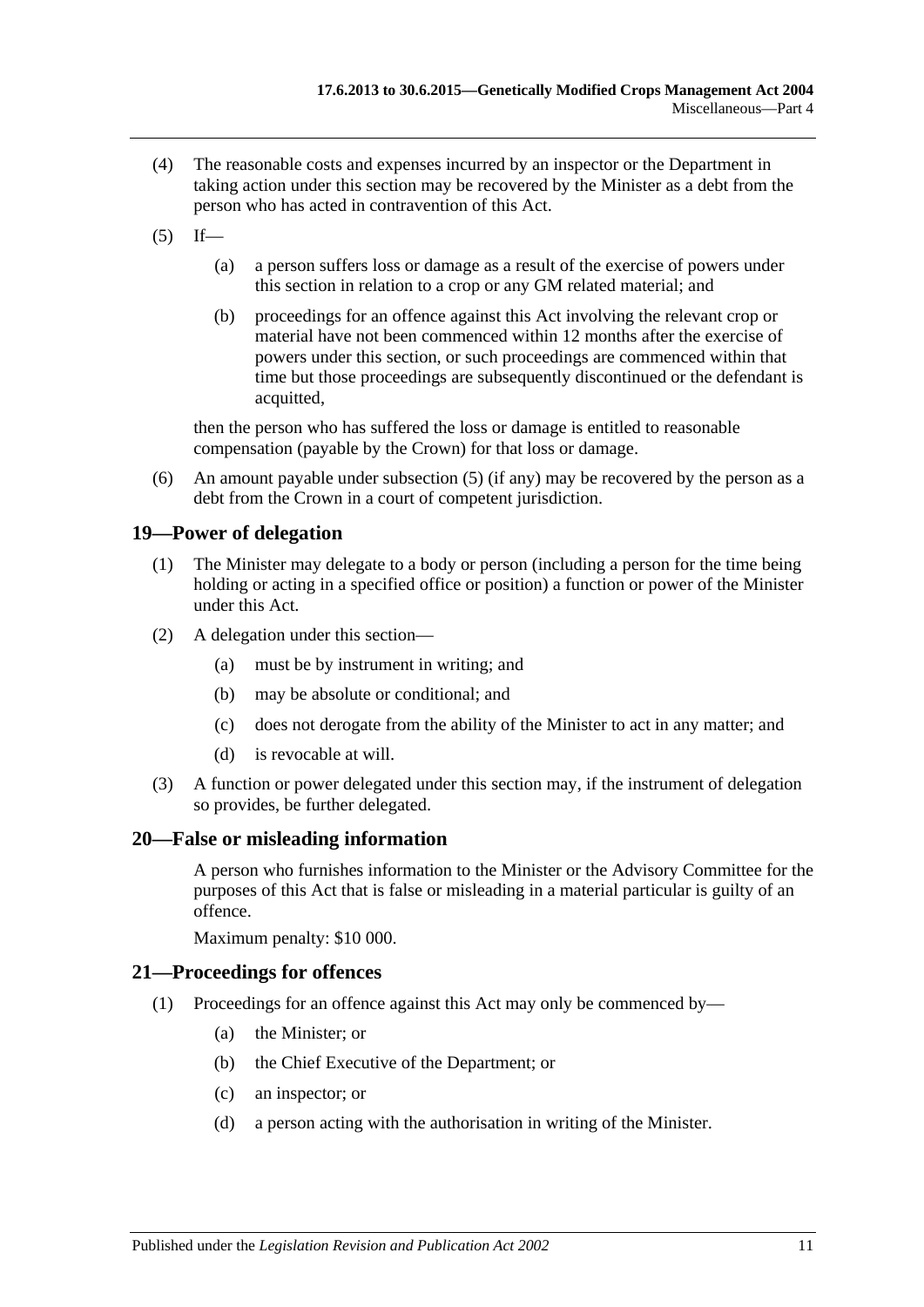(2) An apparently genuine document purporting to be under the hand of the Minister and to authorise the commencement of proceedings under this Act must be accepted in legal proceedings, in the absence of proof to the contrary, as proof of the authorisation.

#### <span id="page-11-0"></span>**22—Offences by bodies corporate**

- (1) If a body corporate is guilty of an offence against this Act (other than an offence against [section](#page-10-1) 20 or an offence against the regulations), each member of the governing body, and the manager, of the body corporate are guilty of an offence and liable to the same penalty as is prescribed for the principal offence unless the member or the manager (as the case may be) proves that he or she could not by the exercise of due diligence have prevented the commission of the offence.
- (2) A person may be prosecuted and convicted of an offence under this section whether or not the body corporate has been prosecuted or convicted of the offence committed by the body corporate.
- (3) The regulations may make provision in relation to the criminal liability of a member of the governing body, or the manager, of a body corporate that is guilty of an offence against the regulations.

#### <span id="page-11-1"></span>**23—Continuing offence**

- (1) A person convicted of an offence against a provision of this Act in respect of a continuing act or omission—
	- (a) is liable, in addition to the penalty otherwise applicable to the offence, to a penalty for each day during which the act or omission continued of not more than one-tenth of the maximum penalty prescribed for that offence; and
	- (b) is, if the act or omission continues after the conviction, guilty of a further offence against the provision and liable, in addition to the penalty otherwise applicable to the further offence, to a penalty for each day during which the act or omission continued after the conviction of not more than one-tenth of the maximum penalty prescribed for the offence.
- (2) If an offence consists of an omission to do something that is required to be done, the omission will be taken to continue for as long as the thing required to be done remains undone after the end of the period for compliance with the requirement.

#### <span id="page-11-2"></span>**24—Orders on conviction for an offence**

- <span id="page-11-3"></span>(1) If a person is convicted of an offence against this Act, the court by which the conviction is recorded may, in addition to any penalty that it may impose, do one or more of the following:
	- (a) order the person to take specified action to make good any contravention or default on which the conviction is based in a manner, and within a period, specified by the court (including an order that the person destroy any crop that has been found to have been cultivated in contravention of this Act, or that the person deal with or destroy any GM related material);
	- (b) order the person to pay to the Crown an amount determined by the court to be equal to a fair assessment of any financial benefit that the person, or an associate of the person, has gained, or can reasonably be expected to gain, as a result of the commission of the offence;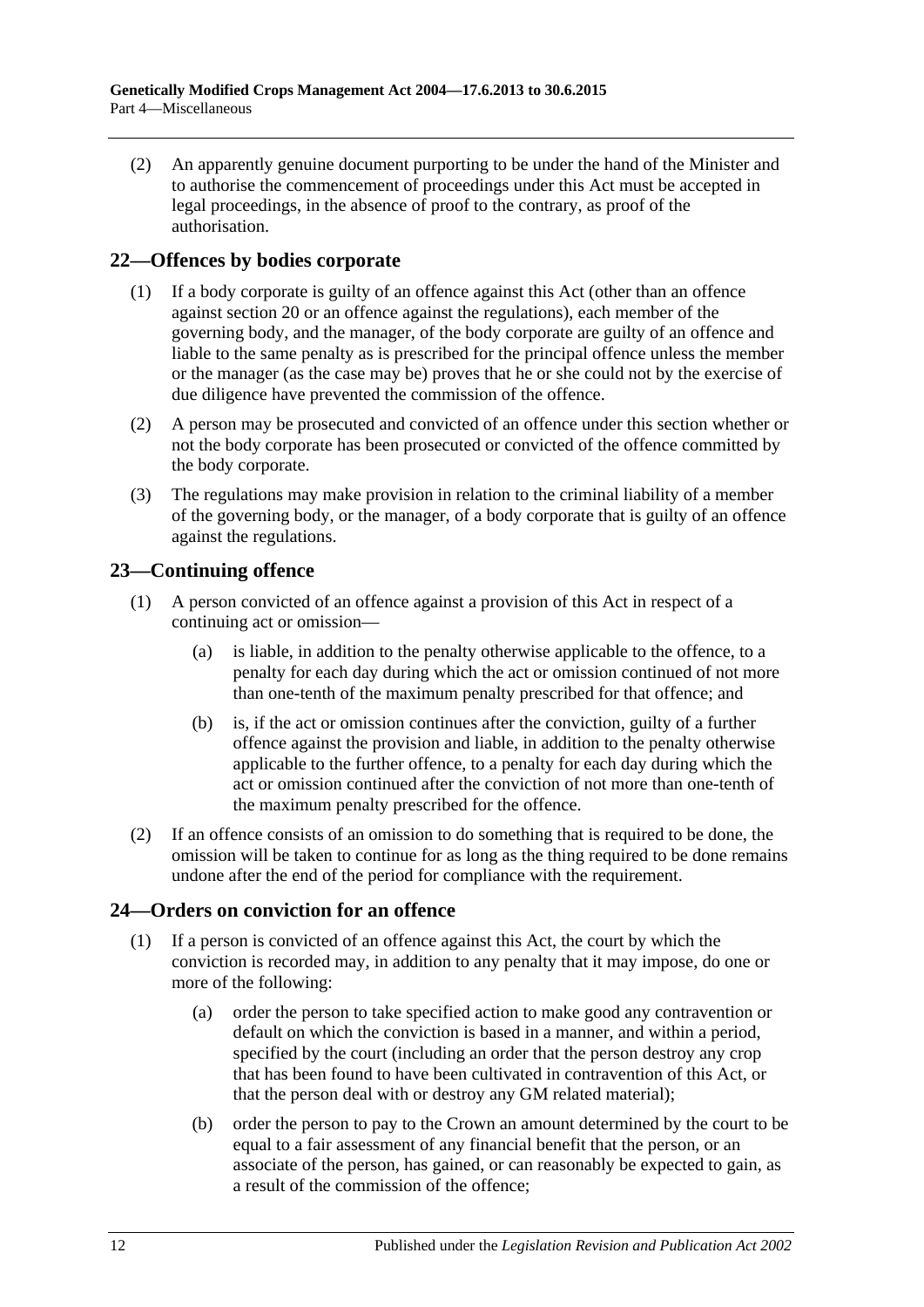- (c) order the person to pay to any person who has suffered loss or damage as a result of any contravention or default on which the conviction is based, or who has incurred costs or expenses as a result of any such contravention or default, compensation for the loss or damage or an amount for or towards those costs or expenses.
- <span id="page-12-2"></span>(2) For the purposes of [subsection](#page-11-3)  $(1)(b)$ , a person is an *associate* of another if—
	- (a) they are married or domestic partners; or
	- (b) one is the parent, child, brother or sister of the other; or
	- (c) they are in partnership; or
	- (d) they are both trustees or beneficiaries of the same trust, or one is a trustee and the other is a beneficiary of the same trust; or
	- (e) one is a body corporate or other entity (whether inside or outside Australia) and the other is a director or member of the governing body of the body corporate or other entity; or
	- (f) one is a body corporate or other entity (whether inside or outside Australia) and the other is a person who has a legal or equitable interest in 5 per cent or more of the share capital of the body corporate or other entity; or
	- (g) they are related bodies corporate within the meaning of the *Corporations Act 2001* of the Commonwealth; or
	- (h) a relationship of a prescribed kind exists between them; or
	- (i) a chain of relationships can be traced between them under any one or more of the above paragraphs.
- (3) For the purposes of [subsection](#page-12-2) (2)(d), a *beneficiary* of a trust includes an object of a discretionary trust.
- (4) In this section—

*domestic partner* means a person who is a domestic partner within the meaning of the *[Family Relationships Act](http://www.legislation.sa.gov.au/index.aspx?action=legref&type=act&legtitle=Family%20Relationships%20Act%201975) 1975*, whether declared as such under that Act or not.

#### <span id="page-12-0"></span>**25—Evidentiary provision**

In any proceedings, a certificate executed by the Minister certifying as to a matter relating to—

- (a) a delegation, authority or appointment under this Act; or
- (b) any requirement to consult with the Advisory Committee under this Act; or
- (c) the details of any analysis carried out on a sample of a crop or other material,

constitutes proof, in the absence of proof to the contrary, of the matter so certified.

#### <span id="page-12-1"></span>**26—Immunity from liability**

- (3) No liability attaches to the Crown (or to the Minister) by virtue of the fact—
	- (a) that the Governor has made a regulation under [Part 2;](#page-3-1) or
	- (b) that the Minister has made a recommendation, declaration or determination, or granted an exemption, under [Part 2.](#page-3-1)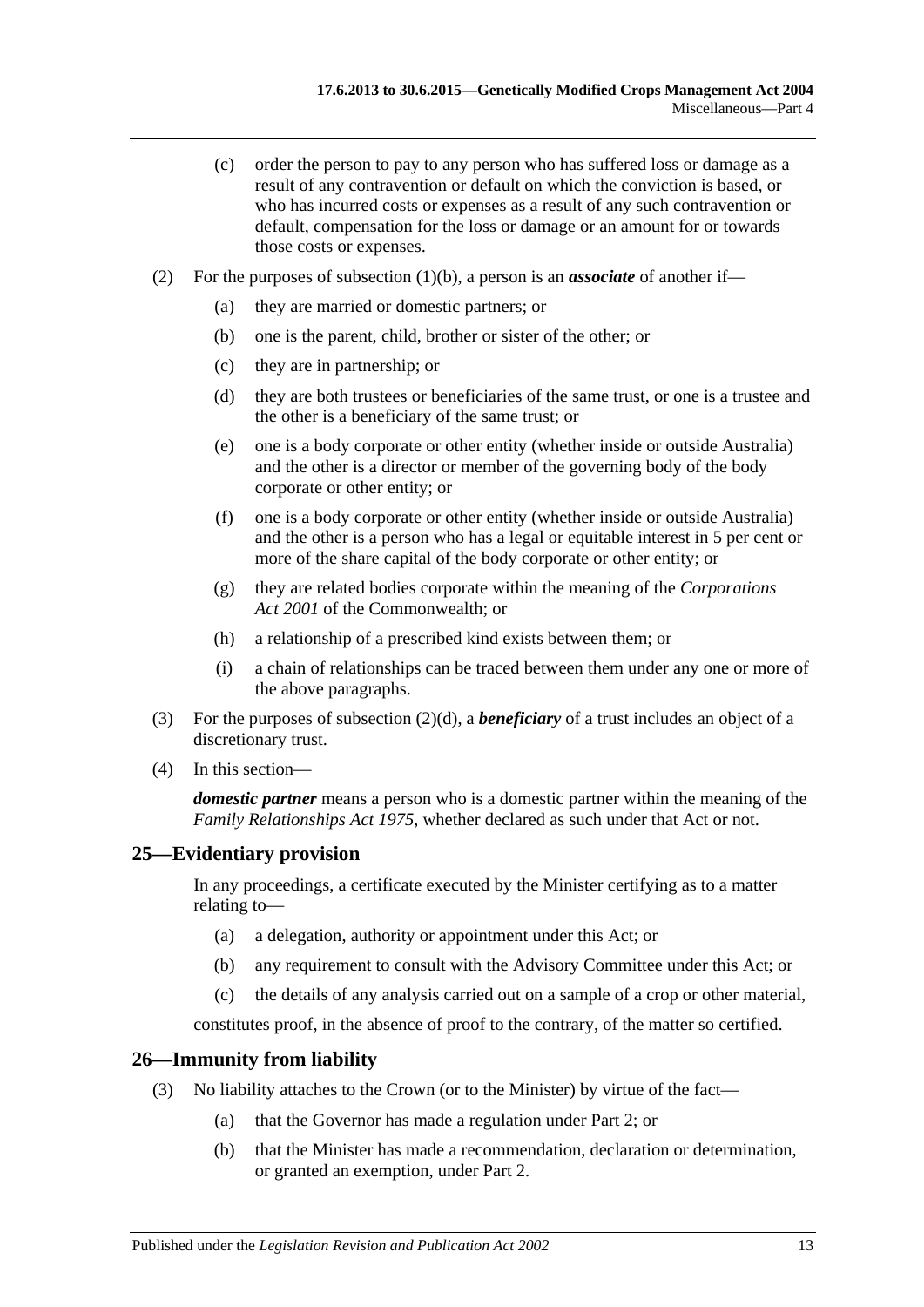#### <span id="page-13-0"></span>**27—Special protection from liability for the spread of genetically modified plant material**

- (1) In this section—
	- (a) *genetically modified plant material* means—
		- (a) a plant or propagating material that is a GMO, or that is derived or produced from a GMO; or
		- (b) a GMO that is capable of modifying a plant or propagating material;
	- (b) *propagating material* means seed or other material from which a plant can be propagated.

<span id="page-13-2"></span>
$$
(2) \quad \text{If} \quad -
$$

- (a) genetically modified plant material is present on any land; and
- (b) the existence of the material on the land is attributable to the spread, dissemination or persistence of the material; and
- (c) the original introduction of such material to the land was not knowingly undertaken by or on behalf of any person who is, or who has been, an owner or occupier of the land,

then no action may be brought in a South Australian court or under South Australian law against a person who is an owner or occupier of the land on account of the fact—

- (d) that the material is present on the land; or
- (e) that the person has dealt with the material.
- (3) [Subsection](#page-13-2) (2) does not apply if the relevant court is satisfied—
	- (a) that a person who is an owner or occupier of the relevant land has deliberately dealt with a crop knowing that genetically modified plant material was present in order to gain a commercial benefit; and
	- (b) that, in the interests of justice, another person's rights with respect to that material should be recognised or protected.
- (4) This section extends to any case where genetically modified plant material was present on land before the commencement of this Act.

#### <span id="page-13-3"></span><span id="page-13-1"></span>**28—Regulations**

- (1) The Governor may make such regulations as are contemplated by this Act or as are necessary or expedient for the purposes of this Act.
- (2) Without limiting the generality of [subsection](#page-13-3) (1), the regulations may—
	- (a) prescribe requirements with respect to the analysis, examination or assessment of any crops, GMOs or GM related material;
	- (b) require the keeping of records and other information in connection with any activity associated with crops, GMOs or GM related material;
	- (c) require the provision of any report, statement, document or other information in connection with the administration or operation of this Act;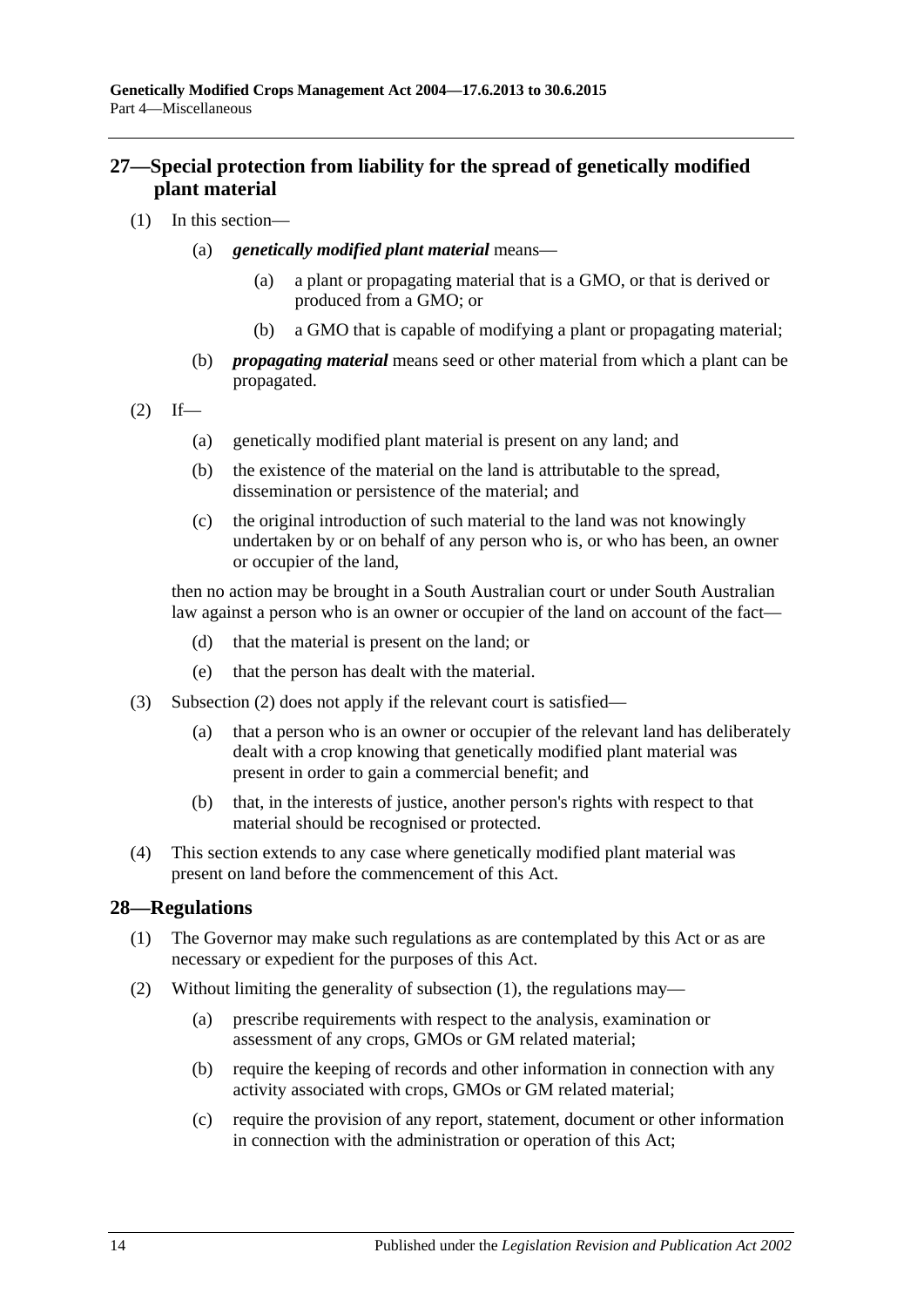- (d) prohibit, restrict or regulate any dealing with any crop, GMOs or GM related material;
- (e) prescribe requirements with respect to the preservation of the source, nature or identity of any material;
- (f) require the giving of notice of the occurrence of any prescribed class of event, or the giving of notice in prescribed circumstances;
- (g) prescribe any procedure associated with any process under this Act (including by making provision as to what constitutes the giving of public notice for the purposes of this Act);
- (h) fix fees or charges to be paid in relation to any matter associated with the administration or operation of this Act;
- (i) provide for evidence in proceedings for an offence against the regulations;
- (j) prescribe fines, not exceeding \$10 000, for a contravention of, or failure to comply with, a regulation.
- (3) Regulations under this Act—
	- (a) may be of general or limited application; and
	- (b) may make different provision according to the matters or circumstances to which they are expressed to apply; and
	- (c) may provide that a matter or thing in respect of which regulations may be made is to be determined according to the discretion of the Minister or any other person or body prescribed by the regulations; and
	- (d) may apply or incorporate, wholly or partially and with or without modification, a code, standard or policy (as in force at the date of the particular regulations, or as in force from time to time) prepared or published by the Minister or any other person or body prescribed by the regulations.

#### <span id="page-14-0"></span>**29—Review of Act**

- (1) The Minister must, within 4 years after the commencement of this Act, cause a review of this Act to be undertaken.
- (2) The outcome of the review must be incorporated into a report and the Minister must ensure that a copy of the report is laid before each House of Parliament.

# <span id="page-14-1"></span>**Schedule 1—Transitional provisions**

#### <span id="page-14-3"></span><span id="page-14-2"></span>**1—Interim controls**

- (1) [Subsections](#page-3-8) (3) and (8) of [section](#page-3-2) 5 do not apply with respect to a regulation that comes into operation on the day on which that section comes into operation.
- (2) A regulation under [section](#page-3-2) 5 that comes into operation in the manner contemplated by [subclause](#page-14-3) (1) will, unless it has already expired or been revoked, expire on the fourth anniversary of the commencement of this Act.
- (3) Subsection (3) of section 6 does not apply with respect to an exemption that comes into operation on the day on which that section comes into operation.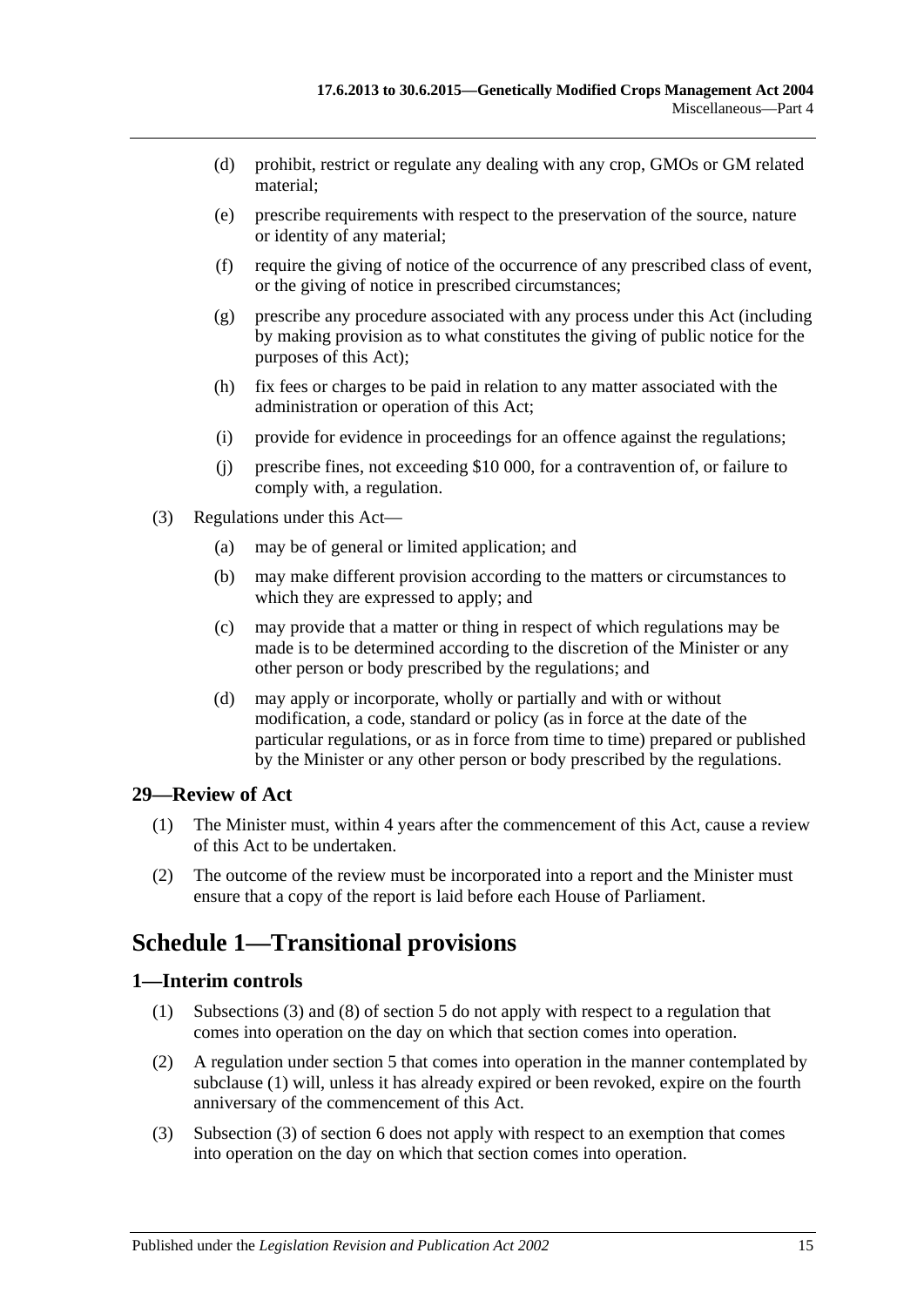#### <span id="page-15-2"></span><span id="page-15-0"></span>**2—Crops established before commencement of Act**

- (1) A regulation, declaration or determination under this Act may apply to or in relation to a crop or any GM related material planted or in existence before the commencement of this Act.
- (2) However, a regulation within the ambit of [subclause](#page-15-2) (1) cannot impose a criminal liability on a person with respect to an act or omission occurring before the making of the regulation (but this subclause does not operate with respect to a continuing act or omission after the making of the regulation).

#### <span id="page-15-3"></span><span id="page-15-1"></span>**3—Other provisions**

- (1) The Governor may, by regulation, make additional provisions of a saving or transitional nature consequent on the enactment of this Act.
- <span id="page-15-4"></span>(2) A provision of a regulation under [subclause](#page-15-3) (1) may, if the regulation so provides, take effect from the commencement of this Act or from a later day.
- (3) To the extent to which a provision takes effect under [subclause](#page-15-4) (2) from a day earlier than the day of the regulation's publication in the Gazette, the provision does not operate to the disadvantage of a person by—
	- (a) decreasing the person's rights; or
	- (b) imposing liabilities on the person.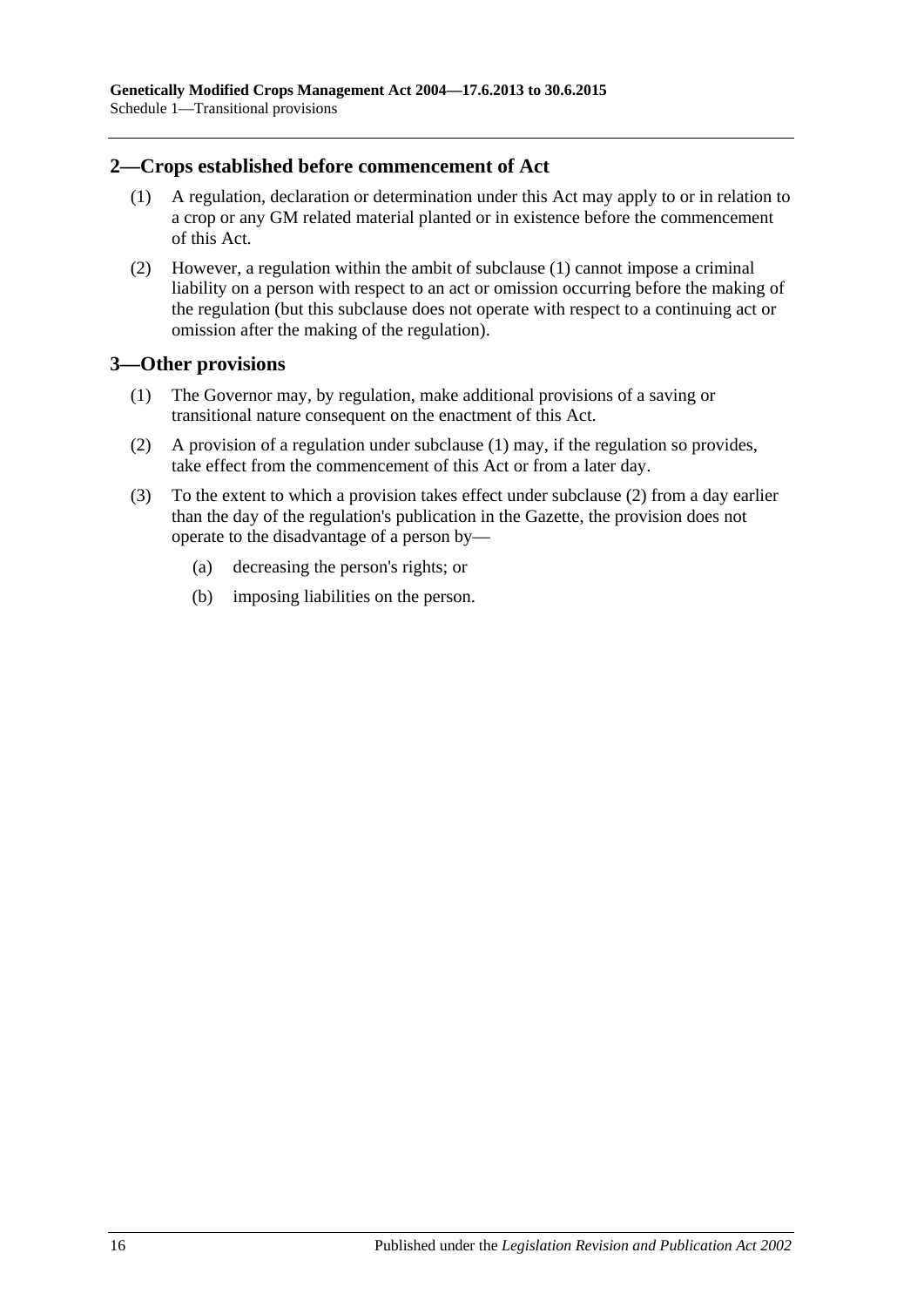# <span id="page-16-0"></span>**Legislative history**

#### **Notes**

- Amendments of this version that are uncommenced are not incorporated into the text.
- Please note—References in the legislation to other legislation or instruments or to titles of bodies or offices are not automatically updated as part of the program for the revision and publication of legislation and therefore may be obsolete.
- Earlier versions of this Act (historical versions) are listed at the end of the legislative history.
- For further information relating to the Act and subordinate legislation made under the Act see the Index of South Australian Statutes or www.legislation.sa.gov.au.

# **Principal Act and amendments**

New entries appear in bold.

| Year | N <sub>0</sub> | Title                                                                                                              | Assent     | Commencement                                                      |
|------|----------------|--------------------------------------------------------------------------------------------------------------------|------------|-------------------------------------------------------------------|
| 2004 | 8              | <b>Genetically Modified Crops</b><br>Management Act 2004                                                           | 8.4.2004   | 29.4.2004 (Gazette 22.4.2004 p1086)                               |
| 2006 | 34             | <b>Genetically Modified Crops</b><br>Management (Extension of Review<br>Period and Controls) Amendment Act<br>2006 | 14.12.2006 | $1.1.2007$ : s 2                                                  |
| 2006 | 43             | <b>Statutes Amendment (Domestic</b><br>Partners) Act 2006                                                          | 14.12.2006 | Pt 40 (s $115$ )—1.6.2007 ( <i>Gazette</i><br>26.4.2007 p1352)    |
| 2009 | 84             | <b>Statutes Amendment (Public Sector</b><br>Consequential Amendments) Act 2009                                     | 10.12.2009 | Pt 69 (ss 165 & 166)—1.2.2010 ( <i>Gazette</i><br>28.1.2010 p320) |
| 2013 | -16            | <b>Statutes Amendment (Directors'</b><br>Liability) Act 2013                                                       | 23.5.2013  | Pt 23 (s 47)-17.6.2013 (Gazette<br>$6.6.2013$ $p2498$ )           |
| 2015 | 8              | Statutes Amendment (Boards and<br>Committees—Abolition and Reform)<br>Act 2015                                     | 18.6.2015  | Pt 17 (ss 88 & 89)-1.7.2015 (Gazette<br>25.6.2015 p3076)          |

#### **Provisions amended**

New entries appear in bold.

Entries that relate to provisions that have been deleted appear in italics.

| Provision       | How varied                                                            | Commencement |
|-----------------|-----------------------------------------------------------------------|--------------|
| Pt1             |                                                                       |              |
| s <sub>2</sub>  | omitted under Legislation Revision and<br><b>Publication Act 2002</b> | 1.1.2007     |
| Pt <sub>3</sub> |                                                                       |              |
| s 12            | substituted by $84/2009$ s 165                                        | 1.2.2010     |
| Pt 4            |                                                                       |              |
| s <sub>22</sub> |                                                                       |              |
| $s\,22(1)$      | substituted by $16/2013$ s $47(1)$                                    | 17.6.2013    |